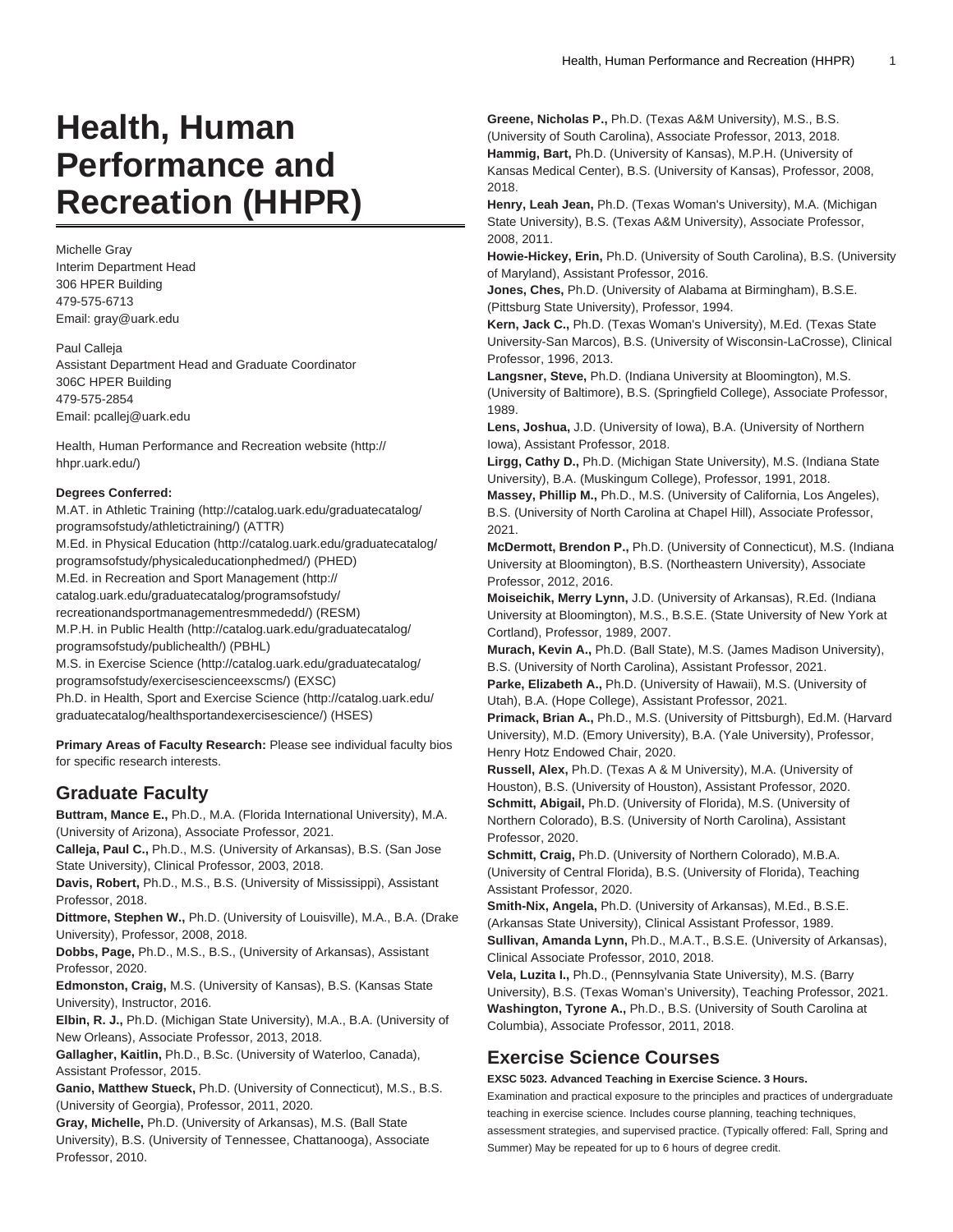#### **EXSC 5323. Biomechanics I. 3 Hours.**

Intended to serve as in introduction to biomechanics and focuses on scientific principles involved in understanding and analyzing human motion. (Typically offered: Fall)

#### **EXSC 5333. Instrumentation in Biomechanics. 3 Hours.**

The application of knowledge and skills necessary for data collection for sports analysis. Provides valuable information on instrumentation used specifically in biomechanics. Prerequisite: [EXSC 5323](/search/?P=EXSC%205323). (Typically offered: Irregular)

#### **EXSC 5353. Exercise Psychology. 3 Hours.**

Exercise Psychology is a lecture and discussion format for students interested in learning about theoretical and research information related to exercise adherence. (Typically offered: Fall)

#### **EXSC 5453. Physical Activity and Health. 3 Hours.**

The course is designed to give graduate students from a variety of disciplines a broad introduction to the role of physical activity and how it affects the public's health across the lifespan. Throughout the semester, we will cover topics such as the current recommendations for physical activity, the beneficial effects of physical activity on various health-related outcomes, determinants of physical activity, how to measure physical activity at both the individual and population levels, and strategies used to promote physical activity. Graduate students within all areas of exercise science, public health and disciplines outside of public health (e.g., education, healthcare, social work, and psychology) could benefit from this course at the Masters or Doctoral level. Students will complete a physical activity research project in their field of study and review both historical and current literature. (Typically offered: Irregular)

# **EXSC 5463. Promoting Physical Activity in the Community. 3 Hours.**

This course will give students in the area of public health or physical activity the opportunity to survey community physical activity interventions in diverse settings and populations (i.e. workplaces, schools, urban planning, children). The course will examine evidence-based strategies to promote physical activity, and students will apply program planning and physical activity evaluation skills in the field of physical activity. (Typically offered: Fall)

#### **EXSC 5513. Physiology Exercise I. 3 Hours.**

A study of the foundation literature in exercise physiology. Emphasis is placed on the muscular, cardiovascular, and respiratory systems. (Typically offered: Fall)

## **EXSC 5523. Muscle Metabolism in Exercise. 3 Hours.**

A study of the metabolic changes that occur in muscle as a result of exercise, exercise training, and other stressors. Prerequisite: [EXSC 5513](/search/?P=EXSC%205513) or equivalent. (Typically offered: Spring)

#### **EXSC 5533. Cardiac Rehabilitation Program. 3 Hours.**

An examination of the concepts, design, and implementation of cardiac rehabilitation programs. Emphasis on exercise programs but reference to nutrition, psychology, and other lifestyle interventions. (Typically offered: Spring Even Years)

#### **EXSC 5543. Cardiovascular Function in Exercise. 3 Hours.**

Study of the effects of exercise training and other stressors on the cardiovascular system. Detailed study of the components of the cardiovascular system and the responses and adaptations of those components to selected stimuli. Corequisite: [EXSC 5513](/search/?P=EXSC%205513) or equivalent. (Typically offered: Fall Even Years)

#### **EXSC 5593. Practicum in Laboratory Instrumentation. 3 Hours.**

Practical experience in testing physical fitness utilizing laboratory equipment. Objective is to quantify physiological parameters, leading to the individualized exercise prescription. (Typically offered: Fall and Summer)

# **EXSC 5613. Physical Dimensions of Aging. 3 Hours.**

This course will focus on the physiological changes with healthy aging, pathophysiology of age-related diseases, testing issues, exercise interventions, and the psychosocial aspects of aging. Prerequisite: [EXSC 5513](/search/?P=EXSC%205513). (Typically offered: Spring Odd Years)

## **EXSC 5643. Advanced Psychology of Sports Injury and Rehabilitation. 3 Hours.**

The purpose of this course is to explore and discuss factors related to the psychological aspects of athletic injuries. These factors include the sociocultural, mental, emotional, and physical dimensions of injury rehabilitation. (Typically offered: Spring)

#### **EXSC 5773. Performance and Drugs. 3 Hours.**

The pharmacological and physiological effects of ergogenic aids upon the athlete and performance coupled with the ethical and moralistic viewpoints of drug taking. Practical laboratory experiences are provided with pertinent statistical surveys of athletes; their drug taking habits and relevant psychological impact on performance. (Typically offered: Spring)

## **EXSC 6313. Muscle Physiology. 3 Hours.**

To expand the student's knowledge of the skeletal muscle form and function. Specifically, how muscle is formed to how it can adapt as a post-mitotic tissue. This course will focus on the morphological, physiological, cellular, and molecular factors that affect skeletal muscle form and function. (Typically offered: Fall Even Years)

# **EXSC 6323. Biomechanics II. 3 Hours.**

Analysis of human movement with emphasis on sports skills by application of principles of anatomy, kinesiology, and cinematographical analysis. Prerequisite: [EXSC 5323.](/search/?P=EXSC%205323) (Typically offered: Irregular)

#### **EXSC 6343. Physiology of Exercise II. 3 Hours.**

Detailed study of the body systems affected by exercise, the functions of these systems during exercise, the effects of age, sex, body type, and nutrition on capacity for exercise, the techniques of assessing work capacity, and a critical analysis of research literature in this area. (Typically offered: Irregular)

# **EXSC 6443. Thermoregulation and Fluid Balance. 3 Hours.**

Comprehensive overview of human thermoregulatory responses to exercise in heat and cold. (Typically offered: Spring Even Years)

# **Health, Human Performance and Recreation Courses**

**HHPR 5001. Health, Human Performance and Recreation Seminar. 1 Hour.** This course exposes Department of Health, Human Performance and Recreation (HHPR) students to the research and scholarly activity that is happening by fellow students, faculty, and related constituents. Other activities include professional development and exposure to topics of interest that aid in career enhancement. The course will be graded on a Credit/Fail basis. Prerequisite: Admission into one of the following: Ph.D. in Health, Sport and Exercise Science (HSESPH), M.S. in Exercise Science (EXSCMS), Master of Public Health (PBHLMPH), Master of Athletic Training (ATTRMA), M.Ed. in Physical Education (PHEDME), or M.Ed. in Recreation and Sport Management (RESMME) programs. (Typically offered: Fall and Spring) May be repeated for up to 3 hours of degree credit.

**HHPR 5353. Research in Health, Human Performance and Recreation. 3 Hours.** Methods and techniques of research in health, human performance and recreation including an analysis of examples of their use and practice in their application to problems of interest to the student. (Typically offered: Fall, Spring and Summer)

#### **HHPR 6233. Management in HHPR. 3 Hours.**

Deals with principles, procedures, relationships, problems, and current practices in the supervision of health education and kinesiology. Includes management of facilities, programs, personnel, and processes. (Typically offered: Irregular)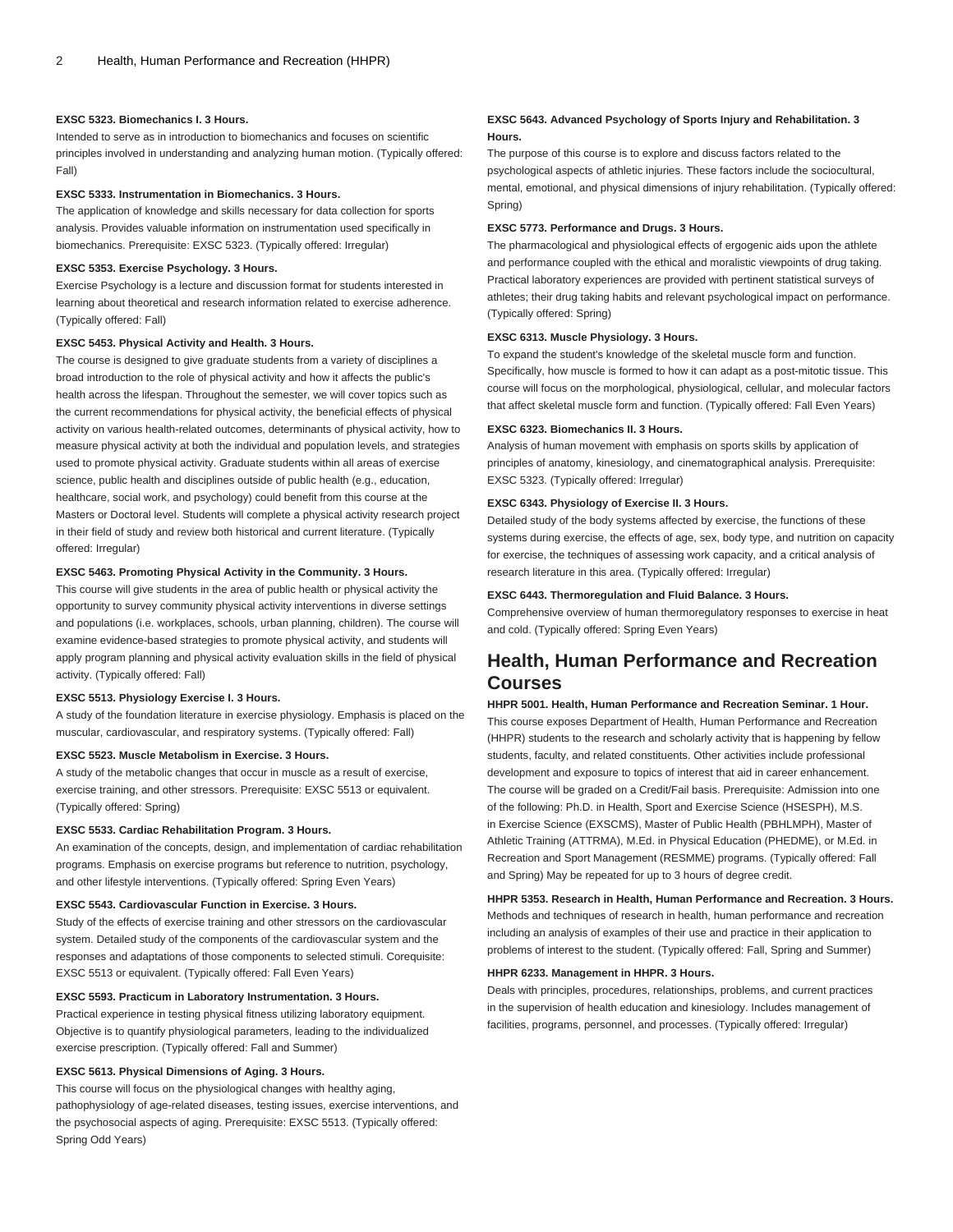#### **HHPR 6483. Grant Writing. 3 Hours.**

This course is designed to develop student understanding of the research grants process including identifying funding sources, preparation of grants and the grants review process. The course will be focused on the NIH platform which is the base model used for most biomedical research proposals. We will discuss and have guests to elaborate on other common funding sources and types of funding including: NSF, USDA, Corporate Funds and Research Contracts, Foundations (such as ACSM, AHA, etc.) (Typically offered: Spring Odd Years)

#### **HHPR 689V. Directed Research. 1-6 Hour.**

Laboratory investigations, in basic and applied research. (Typically offered: Fall, Spring and Summer)

#### **HHPR 699V. Seminar. 1-3 Hour.**

Seminar. (Typically offered: Irregular) May be repeated for up to 3 hours of degree credit.

#### **HHPR 700V. Doctoral Dissertation. 1-18 Hour.**

Doctoral Dissertation. Prerequisite: Candidacy. (Typically offered: Fall, Spring and Summer) May be repeated for degree credit.

# **Physical Education Courses**

# **PHED 5243. Sport Skill Assessment and Instructional Strategies. 3 Hours.**

The focus of this course is practical assessment techniques and instructional strategies in the area of sport and physical education activities. (Typically offered: Fall and Summer)

# **PHED 5253. The Physical Education Curriculum. 3 Hours.**

Principles, problems, procedures, and the influence of educational philosophy on programs in physical education and their application in the construction of a course of study for a specific situation. (Typically offered: Fall and Summer)

# **PHED 5273. Professional Issues in Physical Education and Sport. 3 Hours.**

A review of contemporary research literature informing effective teaching practices in physical education settings. Students gain experience in critically reviewing literature and discussing current issues. (Typically offered: Fall and Summer)

#### **PHED 5313. Risk Management in Physical Education & Athletics. 3 Hours.**

This course is designed to provide opportunities for the student to acquire an understanding of how to reduce the risk of injuries and eliminate hazards that may contribute to injuries associated with physical education and athletics. (Typically offered: Spring and Summer)

#### **PHED 5483. Conducting Research in Physical Education. 3 Hours.**

Methods and techniques of research in physical education, including an analysis of examples of their use and practice in their application to problems of interest to the student. Prerequisite: Students must be currently enrolled in the online MEd in Physical Education program. (Typically offered: Fall, Spring and Summer)

**PHED 5553. Scientific Principles of Movement and Performance. 3 Hours.** This course focuses on theoretical information about sport biomechanics and movement principles, with practical applications to the physical education of coaching profession. (Typically offered: Spring and Summer)

## **PHED 5643. Motor Learning. 3 Hours.**

Concepts of motor learning and control are presented. Attention is given to an analysis of the literature in movement control, motor behavior, and motor learning. (Typically offered: Fall and Spring)

#### **PHED 5753. Sport Psychology. 3 Hours.**

Investigation of historical and contemporary research in sport psychology. (Typically offered: Spring and Summer)

# **PHED 5803. Measurement Concepts for K-12 Physical Education Teachers. 3 Hours.**

This course focuses on techniques that physical education teachers can use to monitor student progress in a K-12 environment. (Typically offered: Spring and Summer)

#### **PHED 6363. Supervision in Physical Education. 3 Hours.**

The focus of this course is instructional supervision as a set of complex processes in which the supervisor works within accepted guidelines and functions to effectively supervise a teacher's pedagogical development. The Physical Education Instructional Supervision (PEIS) Model will be used to help facilitate this process. (Typically offered: Fall and Spring)

#### **PHED 6723. Project Implementation and Data Analysis. 3 Hours.**

This course is designed to provide students with the tools to identify, develop, and submit grant proposals. (Typically offered: Fall and Spring)

# **Recreation and Sport Management Courses**

# **RESM 5023. Outdoor Adventure Leadership. 3 Hours.**

This course considers the values and scope of outdoor recreation programs, leadership and skill development with practical experience in a wilderness environment. The course will include a canoe trip through the wilderness, and skill training in such areas as orienteering and rock climbing; and leadership development in interpersonal and processing skills. The graduate portion of the class is geared toward leading and trip planning for taking college age and older students into remote areas. Graduate degree credit will not be given for both [RESM 4023](/search/?P=RESM%204023) and [RESM 5023.](/search/?P=RESM%205023) (Typically offered: Summer)

#### **RESM 5273. The Intramural Sports Program. 3 Hours.**

Historical development, aim and objectives, organization, administration, units of competition, program of activities, schedule making, scoring plans, rules and regulations, awards, and special administrative problems. Graduate degree credit will not be given for both [RESM 4273](/search/?P=RESM%204273) and [RESM 5273.](/search/?P=RESM%205273) (Typically offered: Fall Odd Years)

# **RESM 5283. History and Application of American Sport. 3 Hours.**

This survey course will explore the historical development of sport in American culture and the processes of change in American culture and sport from the 15th century to the present. Students will learn how to apply historical concepts to current issues in recreation and sport management. (Typically offered: Irregular)

#### **RESM 5293. Athletics and Higher Education. 3 Hours.**

This course features an examination of the historical development of athletics within American institutions of higher learning with an emphasis upon concepts and ideals that underlie the developments and the major problems affecting contemporary intercollegiate athletics. The purpose of this course is to teach the learner about the development of intercollegiate athletics from the mid-19th century to today. A second purpose of this course is to examine the major issues facing sport administrators within intercollegiate athletics today. (Typically offered: Spring and Summer)

#### **RESM 5333. Sport Media and Public Relations. 3 Hours.**

The course will explore the relationship between media organizations and sport organizations, with an emphasis on the business of media rights, as well as public relations theories such as two-way symmetrical communication and agenda setting. Finally, the course will examine practical communication tactics employed by public relations practitioners such as image repair and crisis communications, and the issues presented by forms of new media. (Typically offered: Fall)

#### **RESM 5463. Sports Facilities Management. 3 Hours.**

Considers basic elements and procedures in the planning, design, construction, operation, and maintenance of sport facilities; management considerations in conducting various types of events. (Typically offered: Summer)

#### **RESM 560V. Workshop. 1-3 Hour.**

Workshop. (Typically offered: Irregular) May be repeated for up to 3 hours of degree credit.

### **RESM 574V. Internship. 1-3 Hour.**

This experiential-based course requires 135 hours per semester of work in a recreation or sport setting. (Typically offered: Fall, Spring and Summer)